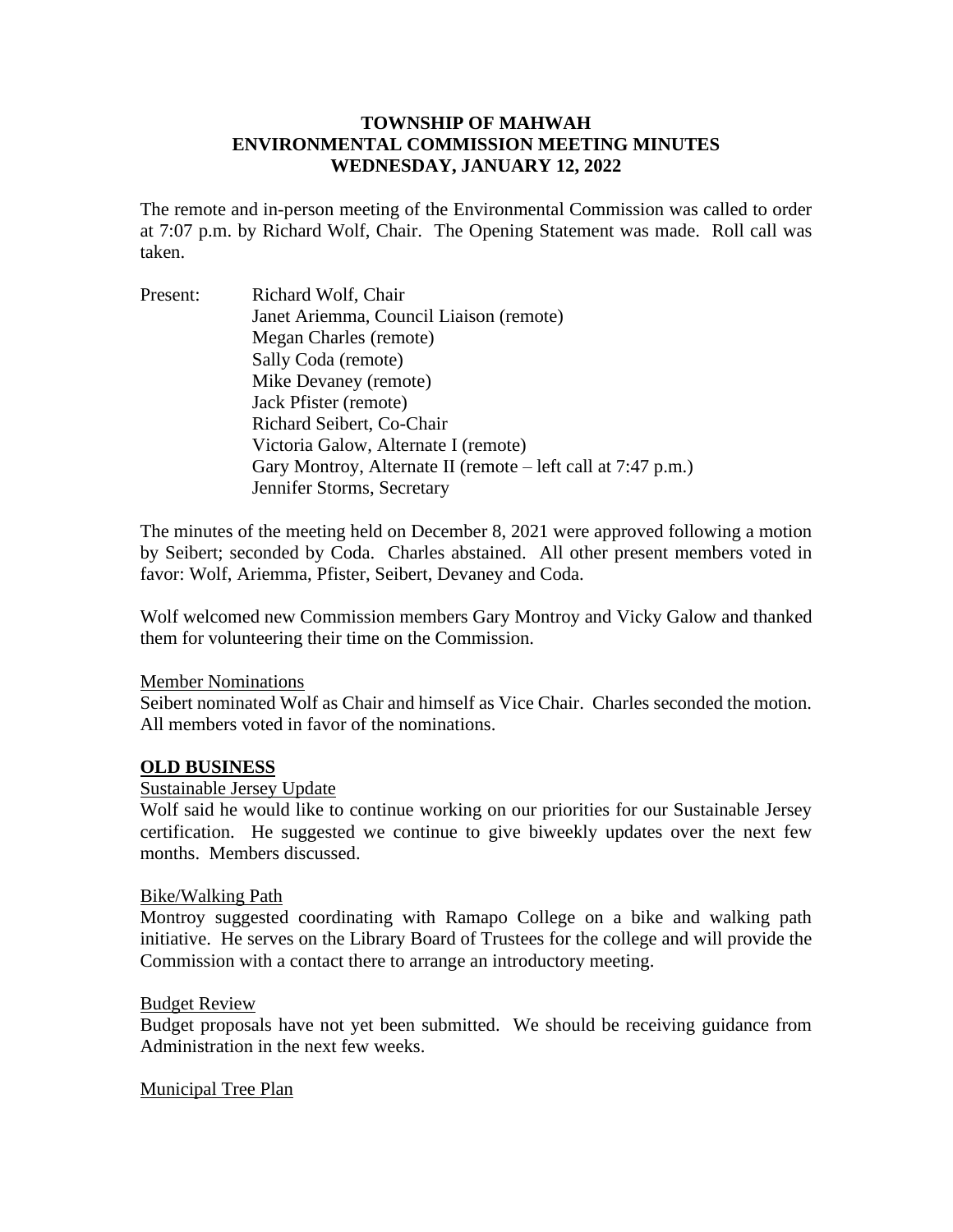Ariemma said we may be able to plant more municipal trees along MacArthur Boulevard. Wolf will follow up with the Business Administrator and DPW.

### Municipal Tree Ordinance Updates

Wolf said the Municipal Tree Ordinance is still being reviewed by the ordinance committee. Members discussed. Montroy said he would be happy to review the draft ordinance while he is filling in for the Planning & Zoning Office.

### **SITE PLAN REVIEWS**

*None received*

### **SOIL MOVEMENT PERMIT APPLICATIONS**

The following Soil Movement Permit Applications were reviewed:

#### Rodas, 11 Braeburn Court, Block 127, Lot 40, E-BD-216-304-703

The Commission reviewed a Soil Movement Permit Application to construct an in-ground swimming pool on the property.

The application review was approved following a motion by Seibert; seconded by Pfister.

# Brito, 3 Morris Avenue, Block 162, Lot 221, E-BD-216-304-720

The Commission reviewed a Soil Movement Permit Application to construct an in-ground swimming pool on the property.

The application review was approved following a motion by Pfister; seconded by Seibert. Charles abstained.

Lemons, 129 Rutherford Road, Block 105, Lot 87.302, E-BD-216-304-722 The Commission reviewed a Soil Movement Permit Application to construct an in-ground swimming pool on the property.

The application review was approved following a motion by Devaney; seconded by Wolf. Pfister abstained, citing clarification on the elevations noted on the site plan. All other present members voted in favor.

Members also discussed a pool being constructed just down the street from this address. We do not recall seeing a soil movement application for that property. Storms will inquire in the Planning & Zoning Department.

### **TENANT APPLICATIONS**

The following tenant applications were reviewed:

#### Green Valley Group Inc., State Highway 17, Block 26, Lot 9, TA21-0036 *Landscaping*

### *Comments to Construction Department:*

There is no specific address listed. Storms will clarify the exact address and we will defer to the next meeting.

The following tenant applications were approved:

Lap of Love Veterinary Practice Holdings II, LLC, 200 Route 17 South, Suite 212, Block 132, Lot 11, TA21-0038 *Mobile veterinary services*